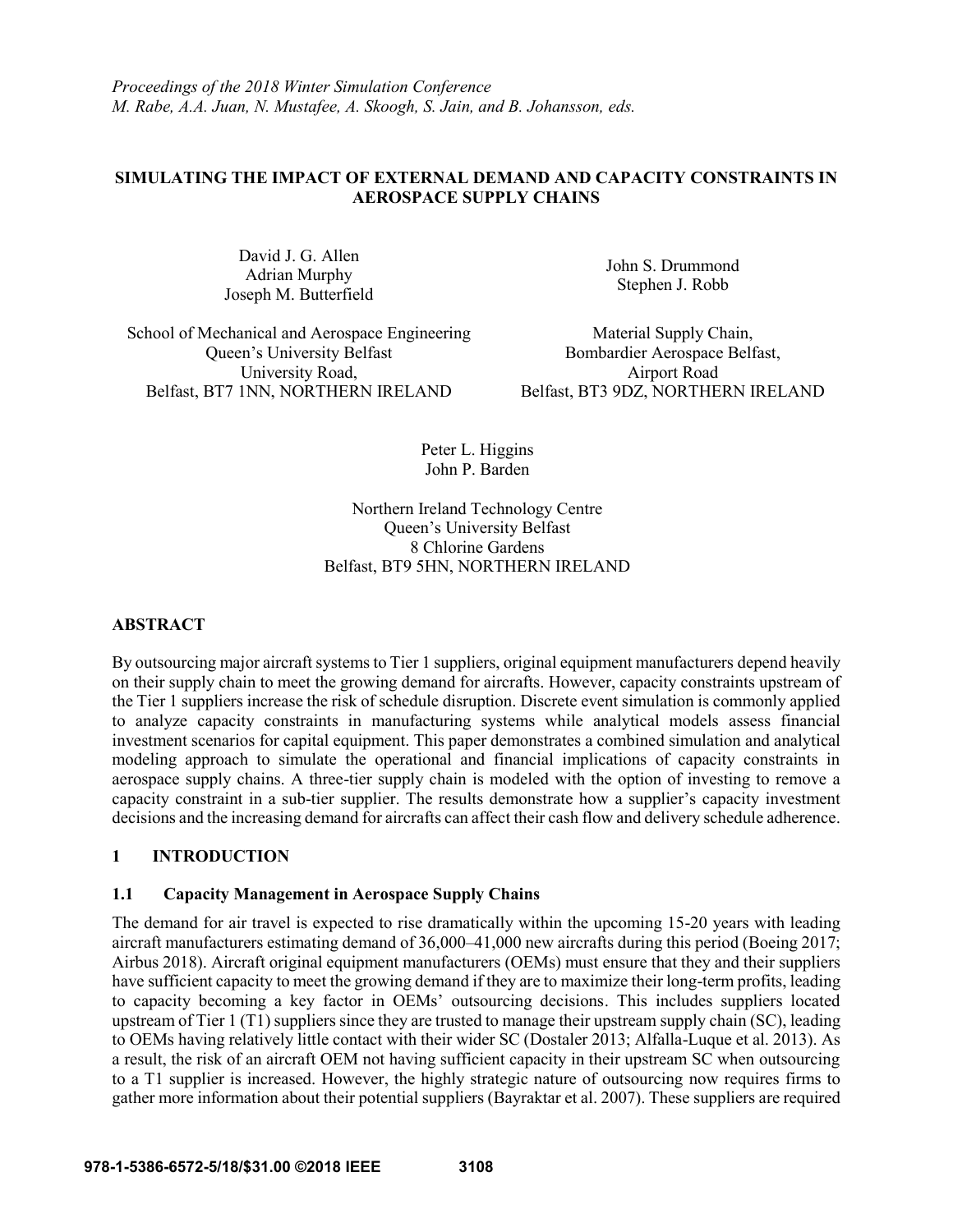to demonstrate that they currently have or will have enough capacity to support the OEM's production. If the latter, the suppliers would share their capacity management plans with the OEM, including plans to invest in additional capacity (e.g., acquiring new facilities or machines). Such decisions can have a significant impact on the wider SC (Wang et al. 2007a) due to the operational and financial consequences of capacity investments. In a similar manner to capacity constraints causing SC disruption, SC disruptions cause major operational delays in the aerospace industry due to part shortages (Treuner et al. 2012).

In addition, the financial position of SC members has become an important factor in outsourcing decisions (Bayraktar et al. 2007). Another cause of SC disruptions is suppliers becoming financially distressed and unable to meet their financial obligations (Treuner et al. 2012). Since cash is needed to sustain operations by paying for labor, overhead, etc., running out of cash places a firm's, and subsequently the SC's, operations at risk of disruption. This indicates that there is a relationship between the performance of individual firms and that of the SC that must be understood when making outsourcing decisions.

This requirement makes the resolution of capacity constraints in the SC context a particularly challenging matter. Reasons for this include the high cost to expand capacity (Wang et al. 2007b), the long lead times involved with installing the equipment (Wang et al. 2007b), and how such decisions are typically expensive and difficult to reverse (Wu et al. 2005). As a result, suppliers can be reluctant to invest in additional capacity due to the risk of demand dropping, thus making their investment redundant. One notable case of this phenomenon concerned the major expansions that Boeing and their SC made to support an increase in production of the Boeing-747 aircraft (Wang et al. 2007b). Shortly after these expansions, the Asian financial crisis occurred, causing a drop in demand for the aircraft. Boeing was forced to drop its production, and their suppliers incurred huge losses (Wang et al. 2007b). The implications of capacity constraints on the wider SC's performance are, therefore, an important matter to consider when outsourcing.

#### **1.2 Analytical and Simulation Modeling for Supporting Supply Chain Capacity Management**

Analytical models have been used to identify and analyze the financial implications of SC capacity management decisions with the aim of minimizing the total costs incurred and/or maximizing the net present value (NPV) or profit generated (Martínez-Costa et al. 2014). Analytical models are represented as a series of mathematical equations that are typically static in nature (i.e., they do not capture the dynamic behavior of the modeled system over time). The traditional approach to capacity planning (CP) is to use a spreadsheet-based tool to calculate the number of machines or workstations (WS) required by dividing the total capacity needed to meet demand by the capacity of a single WS (Geng and Jiang 2009). This approach is commonly used due to its ease of application and ability to quickly assess capacity constraints in a system.

An example of analytical modeling being used to evaluate the financial impact of capacity investments in a SC context can be found in Chauhan et al. (2004) where the authors build a strategic CP model for a three-stage SC using mixed integer programming. They modeled the cost of investing in additional production capacity within producers and/or transport capacity between SC members by modifying the capacity of each producer and transport at an aggregate level.

Strategic CP in a SC context also brings the challenge of resolving conflicts of interest between SC partners despite their interdependent relationships. One such conflict of interest regards the expense in acquiring additional capacity, since they are making a significant financial risk based on the expectation that they will experience an increase in demand from their downstream SC partners. To alleviate these risks, researchers have modeled the use of contractual agreements when developing CP strategies. In the study by Mathur and Shah (2008), suppliers are encouraged to invest by including protection against unrealized demand by adjusting the price of products in the contract. Yang et al. (2017) explore the use of cost sharing contracts to split the investment costs between suppliers and downstream SC partners upon reaching thresholds in the suppliers' capacity. Understanding the financial cash flows that suppliers experience if they invest in additional capacity can be used to identify financial risks in outsourcing decisions. However, analytical modeling is typically limited to static analysis or aggregated SC structures. To model individual machines within SC members requires increasing the size and difficulty in solving the problem modeled.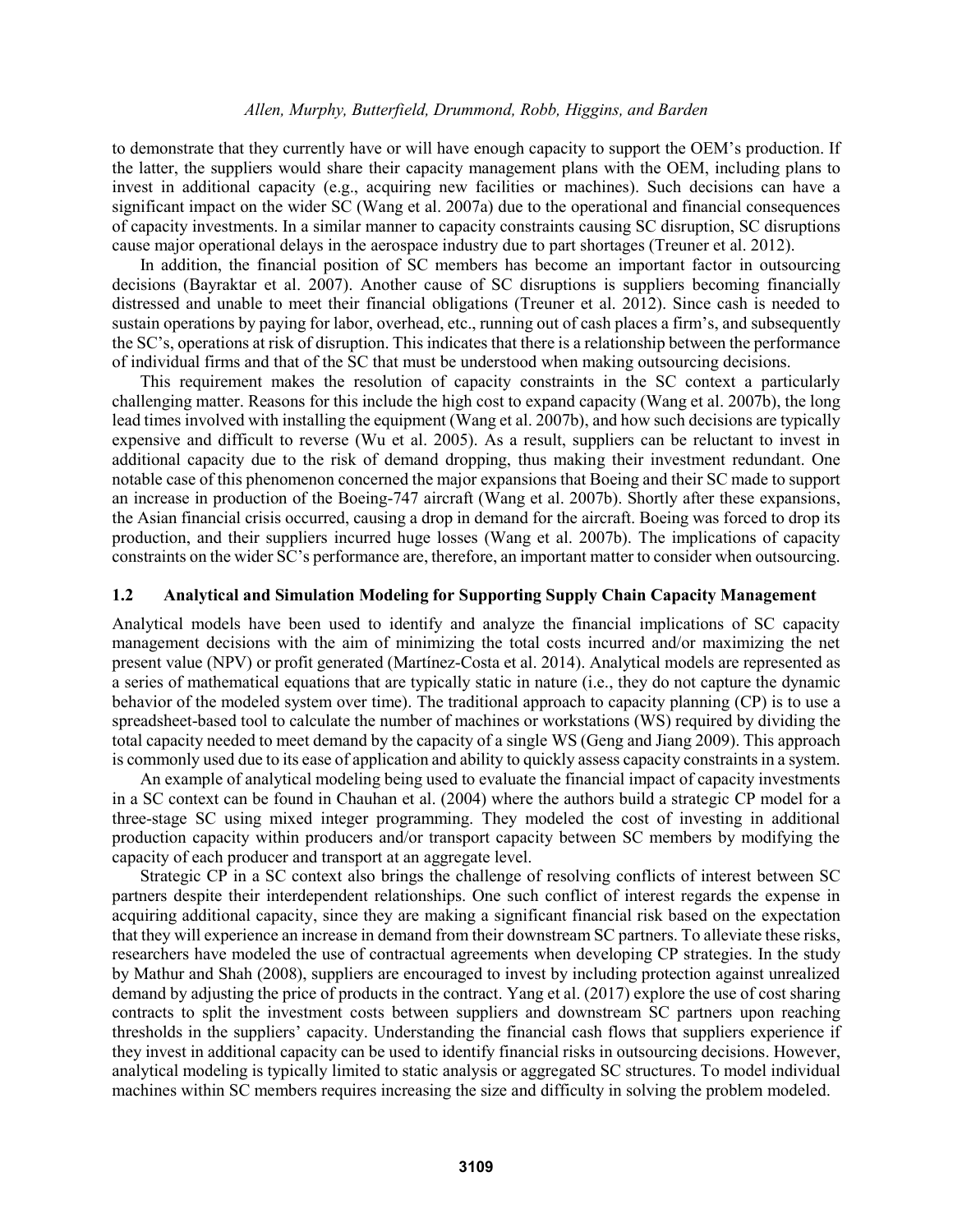Simulation is frequently applied to process planning problems in manufacturing firms as a replacement to static analysis (Jeon and Kim 2016). In an industrially relevant example, the discrete event simulation (DES) software package QUEST is used to optimize the assembly process of the Boeing-747 to improve assembly efficiency and cycle times through use of the moving-line concept (Lu and Sundaram 2002). DES was also applied to process planning for mobile phone and ship manufacture (Jeon and Kim 2016), demonstrating its versatility. Georgiadis (2013) uses system dynamics (SD) to develop a CP model for a recycling plant that considers the impact of investment on the NPV generated over time. Hussain et al. (2016) used the SD software package iThink® to evaluate the impact of capacity constraints and safety stock on the backlog levels in a two-tier SC. Cannella et al. (2008) used the Vensim SD software to simulate the impact of various capacity constraint levels on SC performance. Their approaches focused on backlog and inventory levels in the SC although the cash-flow or financial position of SC members are not modeled.

In summary, the impact of CP decisions on the financial and operational performance of individual sites and SCs have been investigated using analytical and simulation techniques, the latter being noted for its ability to capture a SC's dynamic and complex behavior. SD in particular is frequently used for CP (Jeon and Kim 2016). DES on the other hand requires a non-trivial amount of data and time to build, run, and analyze simulation experiments (Geng and Jiang 2009). However, the flexibility of DES to model systems in high fidelity and its ability to track the movement of individual entities makes it highly applicable to modeling aircraft manufacturing SCs where production volumes are low in contrast to the problems investigated using SD in the mentioned literature. While DES is not typically used to model the financial impact of CP decisions in a SC context, it can generate high quality data to support such techniques (i.e., analytical modeling). By exporting the required data to a tool for analysis, the effort required to modify DES models to capture the financial impact of CP decisions is minimized. This creates an opportunity to leverage the strengths of DES to connect the operational implications of capacity constraints and investment strategies to the SC's financial performance to support outsourcing decisions in the aerospace industry.

This paper presents a methodology to simulate the influence of capacity constraints and available investment scenarios on aerospace SC performance to support an aircraft OEM's outsourcing decisions. Section 2 describes the methodology developed while Section 3 demonstrates its capability with experimental results. Section 4 discusses the implications of the results and their relevance to outsourcing decisions in aerospace SCs and Section 5 summarizes the main findings of this paper.

# **2 METHODOLOGY**

### **2.1 Methodology Overview**

Figure 1 illustrates the combined simulation and analytical modeling approach used in this paper to model the influence of external demand and CP decisions on SC performance. Since the state of each SC member's process flows changes over time due to increasing demand and the emergence of capacity constraints, DES is used to capture the SC's dynamic behavior. The simulation model described in Section 2.3 exports the timing of events that trigger the flow of cash between SC members. Additional capacity from investment in capital equipment (CE) became available after a specified time, representing their installment dates.

The arrival of a delivery initiated the time period defined by the payment terms before the supplier was paid by the recipient. This date was also used to determine how late an order was for the purposes of calculating lateness penalties. Machine-type elements with a dedicated logics file were placed in front of the raw material stores of each SC member to export the arrival date of parts entering the stores. The total manufacturing expenditure incurred and the value of inventory held by each SC member each month were exported from the simulation. Machine-type elements with a dedicated logics file were created to gather the manufacturing and inventory data of the SC member it was assigned to. The analytical model presented in Section 2.5 correlated the timing of the exported data to the appropriate time period to calculate the timing of (i) incoming revenues for delivered goods; (ii) payments to purchase raw materials and perform manufacturing processes; (iii) inventory holding cost (IHC) incurred; and (iv) late delivery penalties incurred. The analytical model linked the operational performance of each supplier to its financial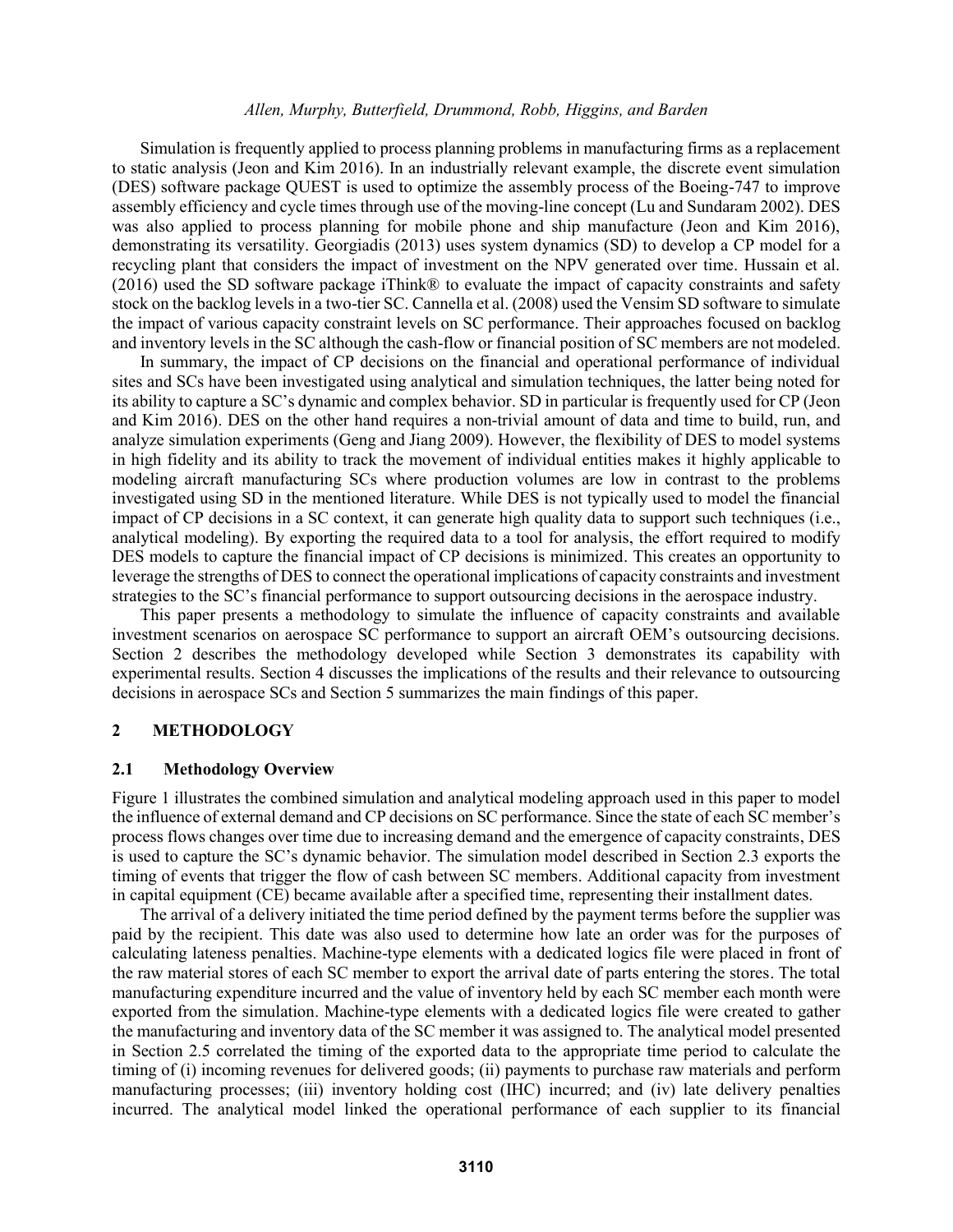performance. Inputs for the analytical model were the supplier payment terms, payment plans for capacity investment, lateness penalties, and interest rates applied when calculating the IHC.



Figure 1: Overview of the combined simulation and analytical modeling methodology.

# **2.2 Discrete Event Simulation**

This paper uses Delmia QUEST (QUeuing Event Simulation Tool), a commercial DES software package. DES concerns the modeling of dynamic systems by representing them as a series of interconnected activities and queues that are often subject to random (stochastic) variation (Robinson 2014; Law 2015). The dynamic behavior of the system is captured by updating the variables that represent their current state (the system's "status") every time an "event" occurs (a discrete point in time where the system changes in some fashion, e.g., a process begins/ends) (Law 2015). Examples of a system's state variables include the number of parts at each resource/queue and the value of attributes assigned to entities. Since the time between events can vary, the status of the system "jumps" at discrete points in time and is constant during the intervals (Robinson 2014). Examples of QUEST being used in the aerospace industry include the studies performed by Lu and Sundaram (2002) and Prado and Villani (2010). If a high level of detail is not required, a model can be simplified by aggregating parts of the system. A detailed description of DES and its underlying mechanics can be found in Robinson (2014) and Law (2015).

# **2.3 Supply Chain Simulation Model**

Figure 2 illustrates the SC modeled, consisting of an aircraft OEM, a T1 supplier for a major aircraft structure and a Tier 2 (T2) supplier providing the structure's machined parts. Each supplier's processes were modeled to identify capacity constraints, including their inventory stores and transportation between SC partners. Discussion with the OEM's manufacturing engineers and reviews of the aircraft structure's manufacturing documents revealed that it is comprised of composite skins and stiffeners, machined parts and a variety of miscellaneous parts (fasteners, seals, etc.). The skins and stiffeners were fabricated in parallel before being taken to the final assembly jig. The skins also had a structural core attached during the ply lay-up process. All the other parts were sent directly to the assembly jig.

The OEM shared a master schedule (MS) containing their demand for aircraft structures with the T1 supplier who then used the material requirements planning (MRP) inventory management technique to schedule their manufacturing and procurement orders. These orders were generated by a Microsoft Excel VBA macro representing their MRP system.

The T1 supplier had one aircraft set's worth of assembly jigs, turnover fixtures, and composite molds to produce the skins and stiffeners. The other WS were shared with other product lines and were represented by scheduling "windows" of time where the composite parts could be served by them. The cycle time data for the T1 supplier's processes were calculated using the OEM's parametric costing guide for composite/assembly processes. The resulting data were then validated using estimates provided by the OEM's manufacturing engineers. An initial simulation run showed that an average throughput of one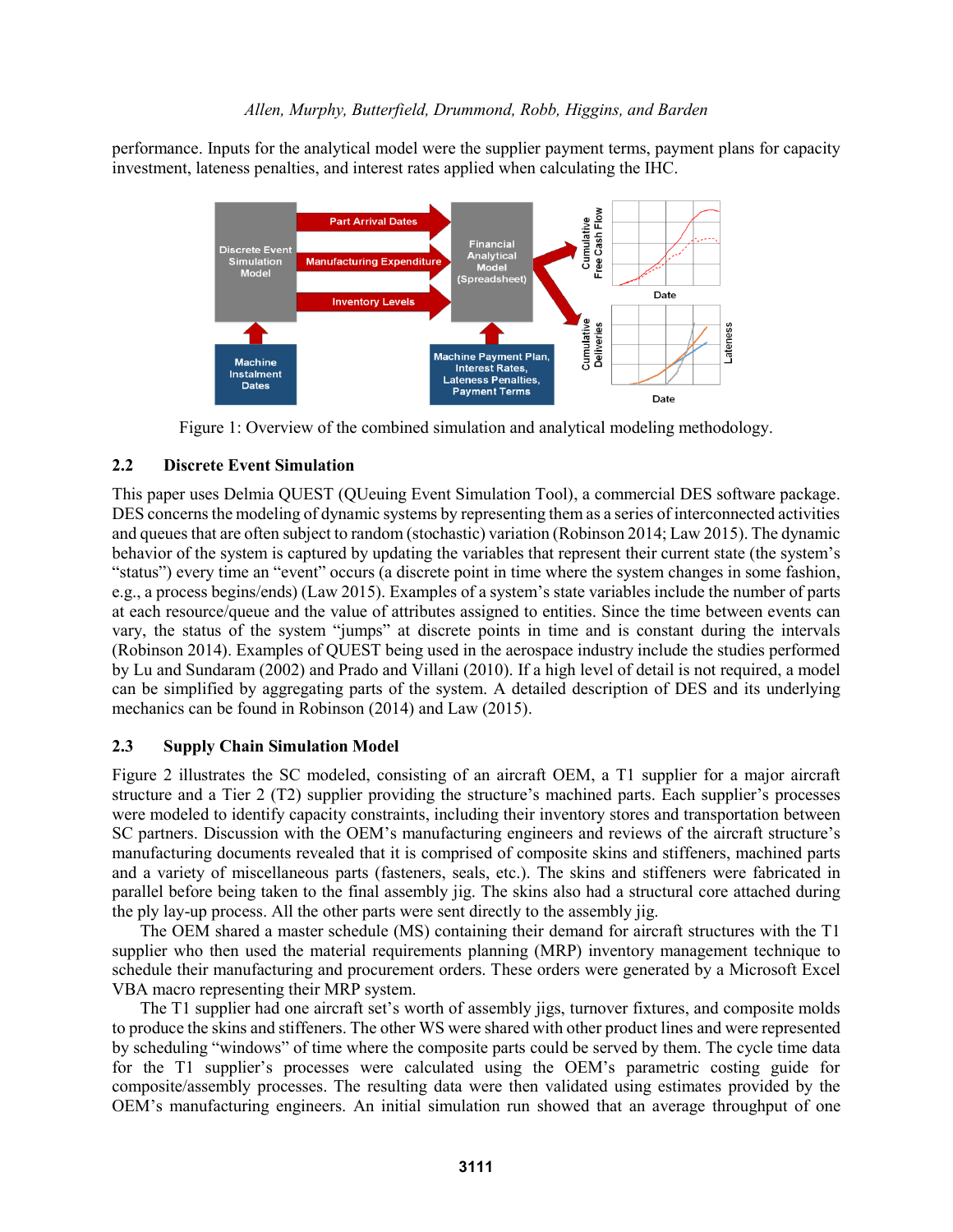aircraft structure per week under a single shift pattern was established, which was validated by discussing the results with SC managers' based on their experience with the T1 supplier.

As the OEM didn't maintain direct communication with the T2 supplier, it was not possible to directly access information regarding their process flows or WS. Instead, the OEM's manufacturing expertise was used to identify the processes and WS involved in their manufacture. Cycle time estimates for each process were calculated from spreadsheet-based parametric models. Since the number of WS in the T2 supplier was unknown, it was assumed one of each type of WS was present, representing the minimum capacity the T2 supplier could be expected to have. Since all of the WS would be shared between other product lines, a "window" of time was scheduled for processing the machined parts at each WS. It was assumed the T1 supplier's procurement orders for machined parts were used as the MS for the T2 supplier's MRP system when scheduling their procurement and manufacturing orders.



Figure 2: The SC structure showing A) the T2 supplier's machining process flow; the T1 supplier's process flow for B) structural core fabrication; C) composite skin and stiffener fabrication; and D) final assembly. The triangles show the location of elements that recorded the arrival date of parts into each SC member.

The following assumptions were applied in the simulation model:

- 1. Parts from suppliers not modeled arrived on time and in perfect quality.
- 2. There were no losses due to scrapped parts or materials.
- 3. Production rates steadily increased from one aircraft set per month to one aircraft set per week.
- 4. Unlike the T1 supplier, the T2 supplier suffered no financial penalties for late deliveries.
- 5. A one week safety lead-time was applied to both suppliers' raw material and finished goods stores.
- 6. Since both suppliers used the MRP inventory management technique, it was assumed that all lead times were constant and all of the WS in the SC model had infinite capacity when scheduling the procurement and manufacturing orders.

# **2.4 Capital Expenditure Model**

The cost and payment plan for the CE were used to calculate the impact of the investment on each supplier's cash flow and hourly manufacturing cost rates. How expenditures related to CE are recorded and allocated to individual products depends on how the CE will be used. If the CE will be used for multiple products (e.g., a CNC machine), it is defined as non-contract-specific. The cost of the CE is depreciated over its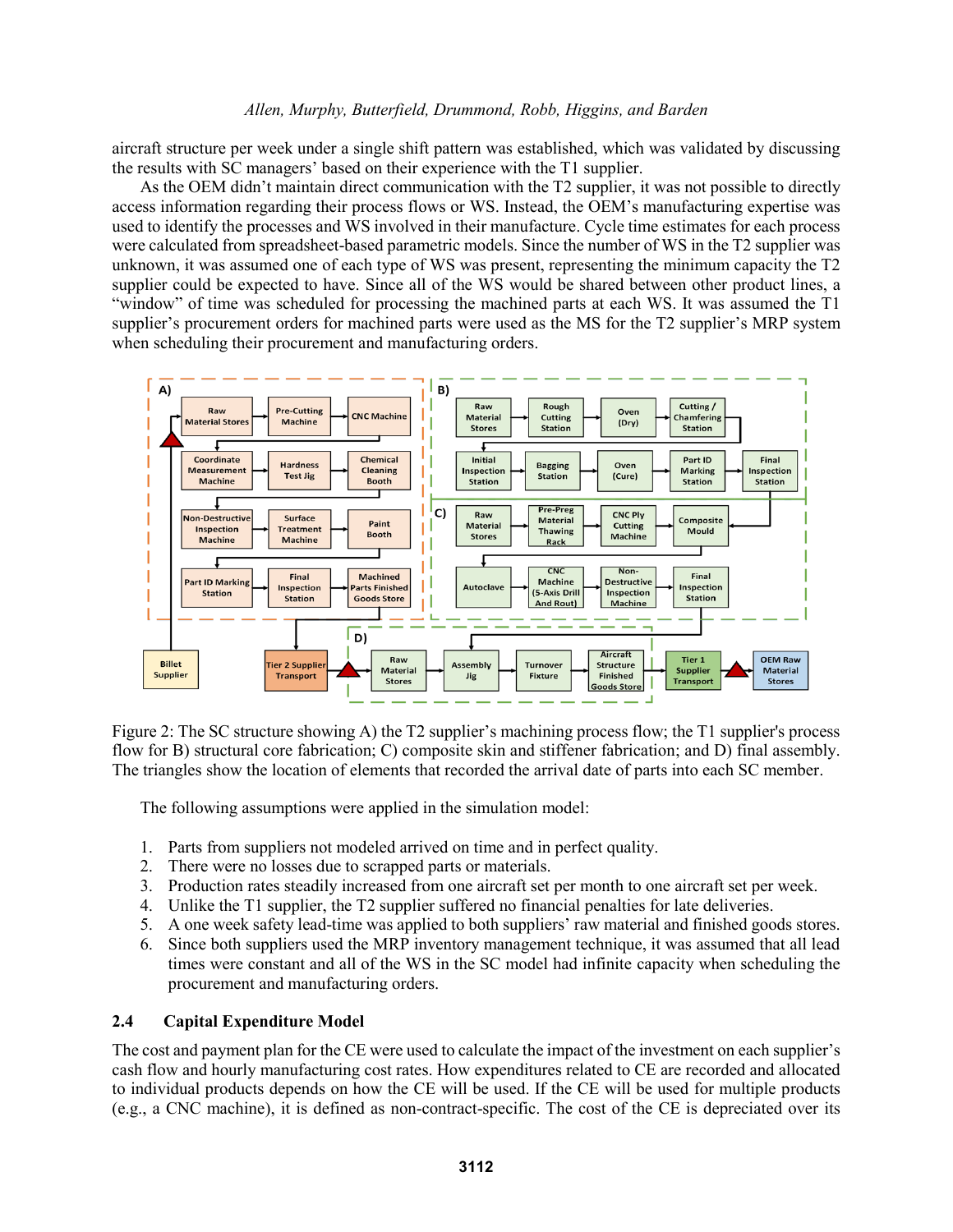lifecycle using the equation *Depreciation = CE Cost / CE Lifecycle* and is allocated as an overhead cost. The additional overhead cost due to depreciating the CE is included in the hourly manufacturing cost rate, which is calculated as *Machine Hourly Rate = Yearly Expenditure / Value Added Hours*. If the CE is for a bespoke product (e.g., a composite mold), the cost of the equipment is amortized over each aircraft set using the equation *Amortization Per Set = CE Cost / Number of Sets*. The number of sets the CE is amortized over requires a balance between recouping the investment as quickly as possible while minimizing the cost per aircraft set to maintain competitiveness.

#### **2.5 Financial Model**

The main long-term goal of profit-making organizations is to maximize the profits made from their activities (Dyson 2001). In a manufacturing context, making profit involves satisfying customer demand unless it is economically infeasible to do so. Investing in additional capacity implies an expected increase in demand and an opportunity to generate more profit provided there is enough demand to offset the investment. However, cash is needed to sustain operations by paying for labor, overheads, and so on; running out of cash places a firm's operational activities at risk of disruption. Making profits in the longterm is unlikely to happen unless the short-term cash position of a firm is monitored (Dyson 2001). Due to their importance to the SC's financial and operational performance, the cash flow of the T1 and T2 supplier as a result of capacity investments made are measured.

The capital expenditure model incorporated any capacity investment payments made (defined by the payment plan for the WS). The date and value of these payments were correlated to the appropriate month to calculate the net cash flow (NCF) into the firm after expenses for manufacturing activities, raw material purchases, lateness penalties, and payments for capacity investments. The total manufacturing expenditure incurred by each supplier was calculated by summing the product of the cycle time for each process performed each month and its hourly cost rate. The NCF of each month,  $t<sub>m</sub>$ , was summed to calculate the cumulative cash flow (CCF) of each supplier at a given month,  $T_m$ . *h* month and its hourly cost rate. The NCF of each month,  $t_m$ , was summed the flow (CCF) of each supplier at a given month,  $T_m$ :<br>  $NCF_{t_m} = Gross Income_{t_m} - Manuel$  *Manufacturing Expenditure*<sub> $t_m$ </sub> – *Raw Material Purchases*<sub> $t_m$ </sub> th and its hourly cost rate. The NCF of each month,  $t_m$ , with  $U(CCF)$  of each supplier at a given month,  $T_m$ :<br>= *Gross Income<sub>t<sub>in</sub></sub>* – *Manufacturing Expenditure<sub>t<sub>in</sub></sub>* – *Raw Materic* 

me<sub>t,,</sub> – Manufacturing Expenditure<sub>t,,</sub><br><sub>t,,</sub> – Machine Investment Payments<sub>t,,,</sub> *Lateness Penalties Lateness Penalties Lateness Penalties Lateness Penalties Lateness Penalties Lateness Penalties Lateness Penalties Lateness Penalties Lateness Penalties Lateness Penalties Lateness P* sh flow (CCF) of each supplier at<br>  $NCF_{t_m} = Gross \: Income_{t_m} - Manuel$ <br>  $-Lateness \:ੈ$   $Penalties_{t_m} - Machine \: Inv$ 

$$
CCF_{T_m} = \sum_{t_m=1}^{T_m} NCF_{t_m}
$$

As OEMs can suffer significant financial consequences because of schedule disruptions, financial penalties were applied to the T1 supplier when they delivered aircraft structures late to the OEM. The penalty applied was calculated by multiplying the lateness of the product by a constant. The lateness of the product was equal to the number of days a delivery was late according to the MS. The IHC was modeled by measuring the average total value of raw materials, work in progress (WIP) and finished goods held by each supplier and multiplying it by their interest rate. Any parts or products in transit to a customer were included in the supplier's finished goods inventory. The value of inventory of each supplier was measured by summing the value of each part's raw material and manufacturing cost in their stores and process flows. The raw material cost is the price paid to acquire the part while the manufacturing cost represents the work performed on it to create a saleable product. Both costs were modeled as part attributes. When a process was completed on a part, the cost to perform the process was added to the part's manufacturing cost.

Since outsourcing decisions for large aircraft systems and structures in the aerospace industry are strategic in nature, a long-term perspective is required. Having cash available today is more valuable than having it later. To represent this, the NPV of cash was calculated to adjust the value of cash flows, C, in each year, t, after the start date up to the year of interest, T. A rate of return, r, of 10% was assumed when calculating the NPV. More details regarding the NPV of cash can be found in Dyson (2001).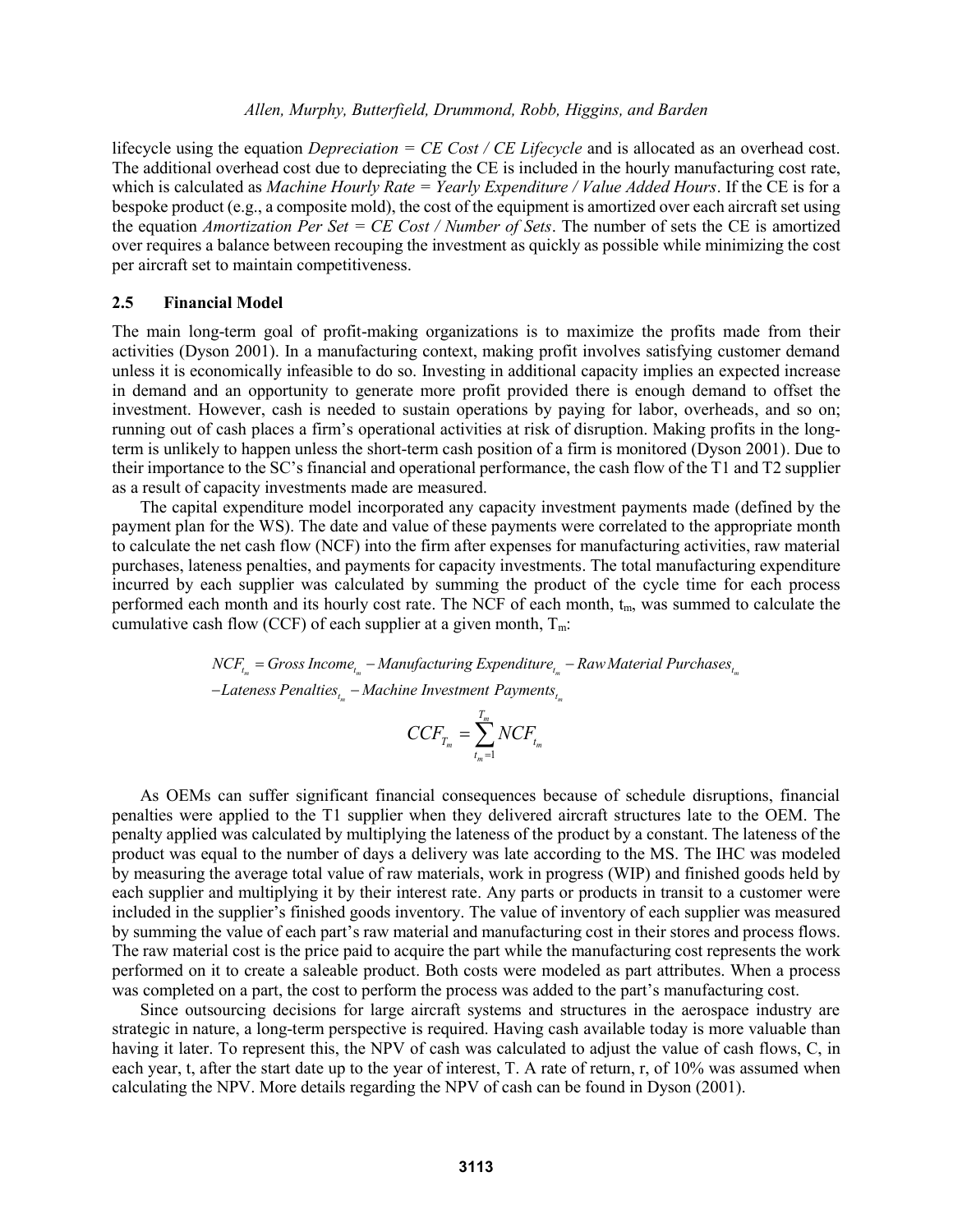$$
NPV = \sum_{t=0}^{T} \frac{C_t}{(1+r)^t}
$$

#### **3 RESULTS**

#### **3.1 Supply Chain Scenarios and Capacity Analysis**

The capacity constraint in the SC model was initially identified using a spreadsheet-based capacity planner (Figure 3). The capacity constraint in the SC was found to be the non-destructive inspection (NDI) machine at the T2 supplier. As it was a non-contract-specific machine, the cost to acquire a NDI machine is depreciated as an overhead, thus increasing the hourly manufacturing cost rate.



Figure 3: Location of the capacity constraint in A) the SC; and B) the T2 supplier (indicated by the boxes).

The impact of this capacity constraint on the SC's operational and financial performance was investigated in three scenarios (Table 1). The MS for aircraft structures, the daily lateness penalty applied to the T1 supplier, the T1 supplier's manufacturing cost rate, capacity, and price for the aircraft structure were constant across all three scenarios.

| Scenario | Investment Made?  | <b>Hourly Rate</b> | Price   |
|----------|-------------------|--------------------|---------|
|          | No (Required)     | 100%               | $100\%$ |
|          | Yes (Required)    | 105%               | 105%    |
|          | No (Not Required) | 110%               | 110%    |

Table 1: The experimental scenarios.

In the first scenario, the T2 supplier decides not to invest in another NDI machine due to the cost involved despite the anticipated increase in demand, since they do not incur any penalties for late deliveries. In the second scenario, the T2 supplier decides to invest in another NDI machine in order to generate more profit once demand increases. The price of the NDI machine was paid in three installments; the first and second payments were valued at 25% of the machine's price and were paid two years and one year prior to the installment date respectively. The remaining 50% was paid on the date the machine was installed. The investment causes the T2 supplier's overheads to rise as the machine is depreciated, increasing their hourly manufacturing cost rate by 5% compared to scenario 1. To compensate, the T1 supplier agrees to a price increase of 5% for all the machined parts delivered. In the third scenario, another T2 supplier is identified by the T1 supplier. The T2 supplier already has enough capacity to support the T1 supplier's production and does not need to invest. However, they are more expensive; their hourly cost rate and prices for machined parts is 10% higher compared to scenario 1.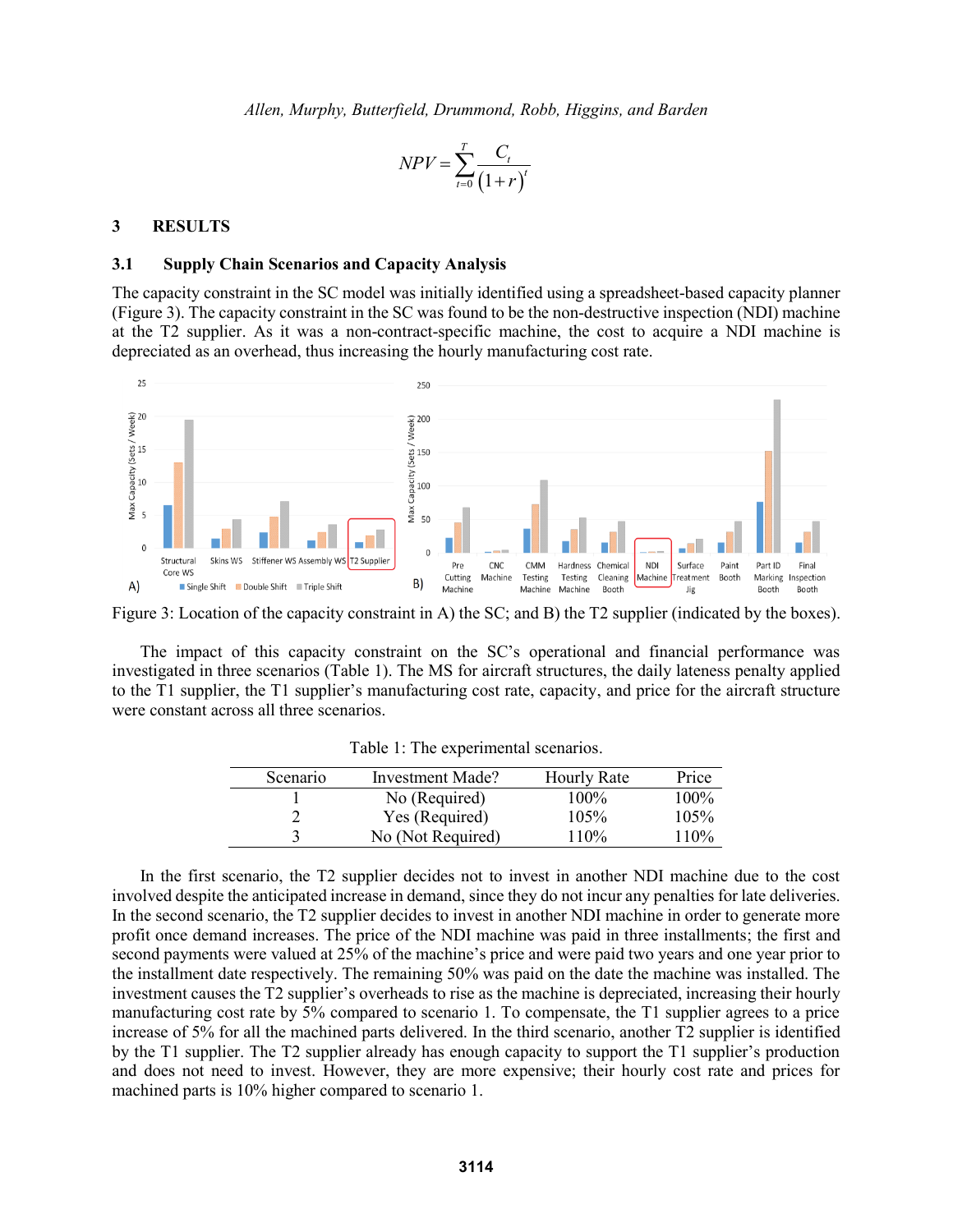Each scenario was run for a simulated period of 5 years with an additional warmup time of 5 months to accommodate for the materials' long lead times and safety lead time buffers. Each simulation run took about  $15\frac{1}{2}$  minutes to execute on a Dell Inc. Precision 7710 with an Intel(R) Core(TM) i7-6820HQ CPU @ 2.70GHz, 16GB RAM, 4 Core(s), 8 Logical Processor(s) and a 64-bit operating system. The primary aim of using simulation in this paper was to capture the dynamic build-up of WIP in the system, and identify the key trends in the system as a result of investing in capacity (or not). As a result, the simulation models were deterministic and thus only required one replication per scenario.

#### **3.2 Tier 2 Supplier Performance**

The first set of results explore the impact of the increasing demand on the T2 supplier's IHC and CCF (Figure 4). In scenario 1, the T2 supplier quickly becomes unstable due to the buildup of inventory in front of the NDI machine. The date when this behavior began was used to determine when an additional NDI machine was needed in scenario 2. While the T2 supplier's inventory levels in scenarios 2 and 3 rise due to the increasing production rate, the additional capacity stabilizes the inventory in both scenarios at a new level. Interestingly, the inventory levels in scenarios 2 and 3 are the same. This could be explained by the MRP system outputting the same procurement and production schedules in both scenarios.

In all three scenarios, the CCF was initially less than zero due to paying for raw materials before they can be sold. In scenario 1, the CCF steadily increased alongside demand until the T2 supplier's maximum capacity was exceeded, at which point the rate levelled out. In scenario 2, the additional NDI machine was purchased and installed in time to meet the increasing demand, represented by the steeper gradient of the CCF after the installation date. The T2 supplier in scenario 3 experienced the greatest CCF. This was due to the extra profit on the products despite their higher manufacturing costs by meeting the rising demand without needing to invest in another NDI machine.



Figure 4: T2 supplier's A) IHC and; B) CCF. The triangle marks when the effect due to increasing demand sets in and the extra capacity is available in scenario 2. The data are normalized.

#### **3.3 Tier 1 Supplier Performance**

Figure 5 shows the financial penalties paid by the T1 supplier at each point in time. Since the T2 supplier fails to support the T1 supplier's production once demand exceeded capacity in scenario 1, this causes a backlog of late deliveries to accumulate at the T1 supplier. As a result, the lateness penalties paid to the OEM increase. However, this only began several months after the T2 supplier exceeded their capacity. The use of safety lead time buffers absorbed the disruptions for a significant period of time before the OEM experienced late deliveries. This did not occur in scenarios 2 and 3, since the T2 supplier had sufficient capacity to support the T1 supplier's production and ultimately meet the OEM's demand.

The T1 supplier's IHC mirror those of the T2 supplier (Figure 4). Late deliveries from the T2 supplier delayed the assembly and delivery of aircraft structures to the OEM, thus causing an increase of WIP around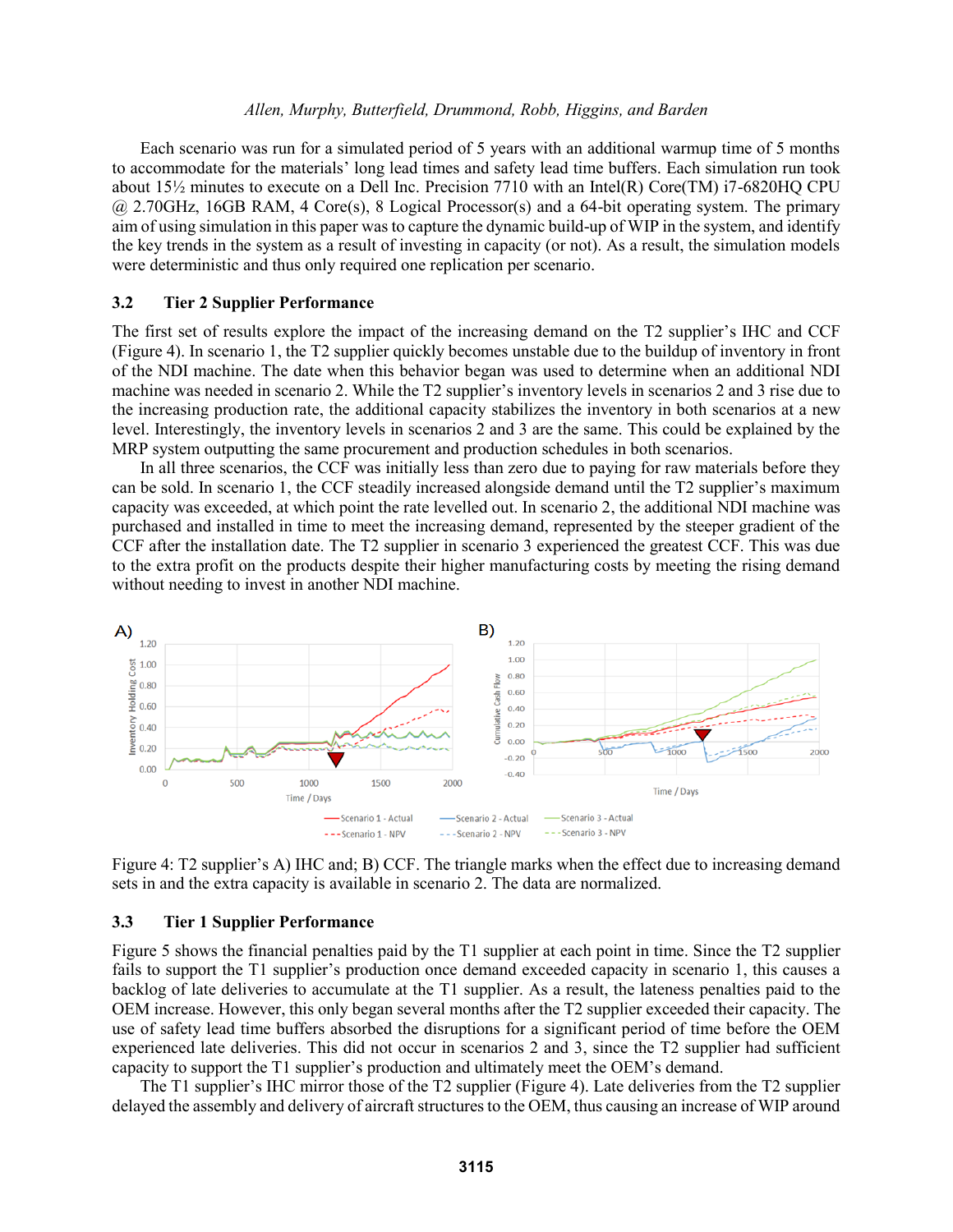the T1 supplier's assembly jig. By pushing material onto the shop floor, the MRP system escalated this behavior. In scenarios 2 and 3, the IHCs are identical despite the increased prices for the machined parts; the price increase for the machined parts was minor compared to the price for an aircraft structure, making their effect unnoticeable. The IHC increase in distinct steps as the production increases before stabilizing, suggesting a steady flow of material through the T1 supplier. The impact of the T2 supplier's capacity on the T1 supplier's CCF is clear. In scenario 1, the T2 supplier's inability to support the T1 supplier's increasing production limited the maximum CCF that the T1 supplier could achieve. The CCF in scenario 1 starts diverging from that of scenarios 2 and 3 when the lateness penalties are incurred. These lateness penalties eventually caused the T1 supplier's CCF to peak as they began to outweigh the revenue from deliveries. The CCF in scenarios 2 and 3 are identical due to the timely deliveries from the T2 supplier enabling the T1 supplier to benefit from the additional revenue by meeting the OEM's increased demand.



Figure 5: T1 supplier's A) lateness penalties; B) IHC; and C) CCF. The triangle marks when the effect due to increasing demand sets in and the extra capacity is available in scenario 2. The data are normalized.

#### **4 DISCUSSION**

Whether the T2 supplier had sufficient capacity to meet the increasing demand was the most influential factor on the T1 supplier's financial and operational performance. This was expected since the financial penalties for late deliveries on the T1 supplier began to outweigh incoming revenue as observed in scenario 1. The T1 supplier's performance was identical in scenarios 2 and 3; having additional capacity available earlier than required made no difference and the price increase for the machined parts was marginal compared to the price of the T1 supplier's end product.

The practical significance of this in decision making is twofold. First, having a T2 supplier who can support the MS led to generating a greater CCF compared to using a slightly cheaper alternative who increases the risk of late deliveries and causes the T1 supplier to incur lateness penalties. The reason for this is due to the effects of the price increase for the machined parts, which was outweighed by the value of the aircraft structure and the lateness penalties. Increasing the price for the machined parts may have had a greater effect if they accounted for a greater portion of the total aircraft structure's value. The second point is more subtle; having the additional capacity available in the T2 supplier before it is required is irrelevant unless there is a possibility of demand from the OEM increasing earlier than forecasted. Having the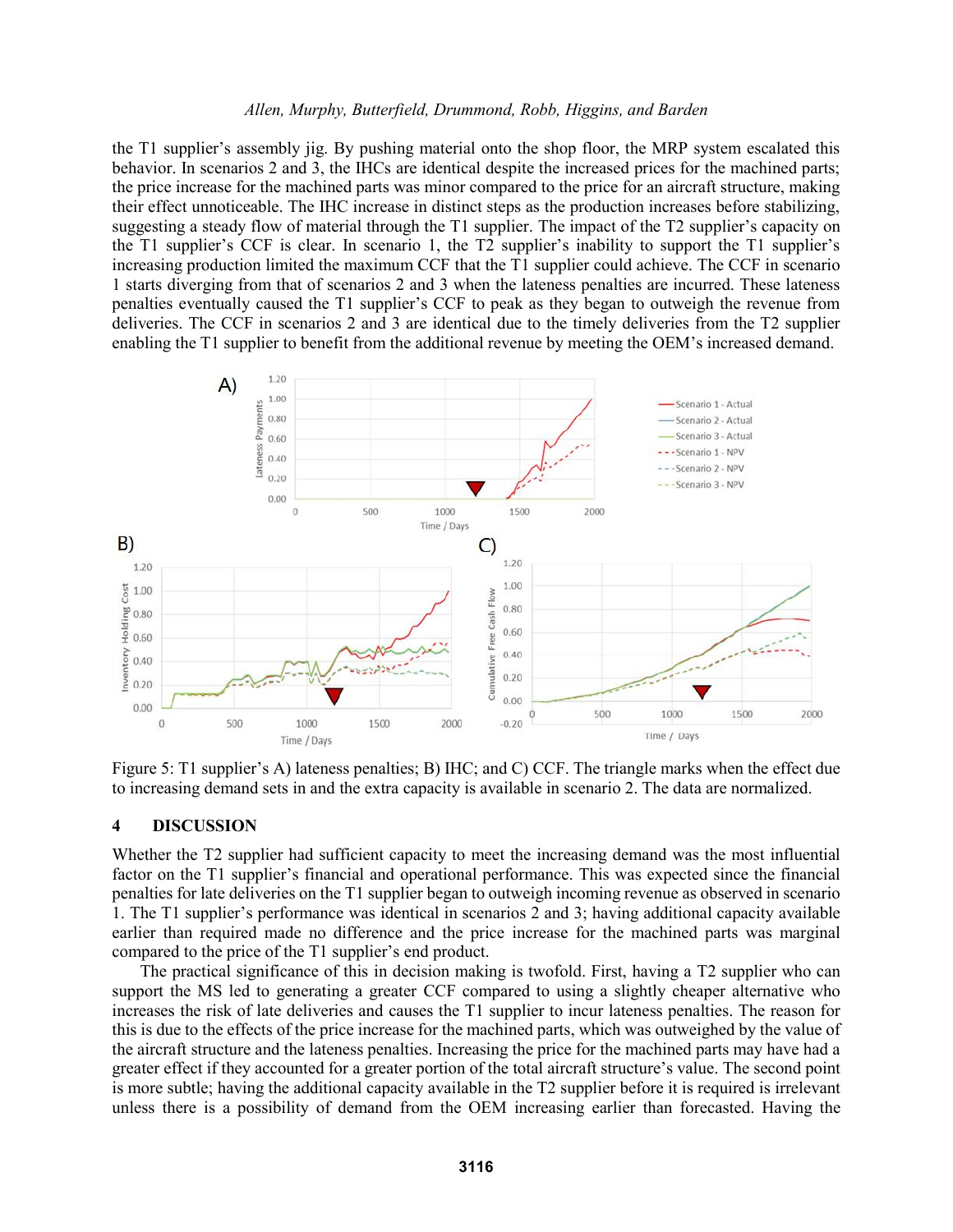available capacity would only be advantageous if there was sufficient risk of disruption due to uncertainty in the OEM's aircraft demand forecasts to justify even a marginal price increase.

With that said, the above points fail to consider the T2 supplier's financial performance. While the T2 supplier in scenario 1 doesn't yield the potential revenue available by supporting the increasing production rate, their CCF is still higher compared to scenario 2, as they needed to pay for the CE (Figure 4). The T2 supplier could either choose to invest in additional capacity and risk financial instability from having cash tied up in capital, or they can choose not to invest and risk disrupting the Tier 1 supplier's material and financial cash flows instead (Figure 5).To compensate for their losses due to the lateness penalties in scenario 1, the T1 supplier could apply a lateness penalty to the T2 supplier. Such an action is likely to be a short-term solution as their financial performance would quickly deteriorate, thus increasing the risk of the T2 supplier becoming unable to support future production. From considering the T2 supplier's financial position, the methodology in this paper suggests that an OEM would prefer scenario 3 as it holds the least risk of disruption through exceeding capacity or financial instability in the SC. This is despite the increase in price due to the lack of practical difference to the T1 supplier's performance. With this methodology it is possible to reveal such risks in the wider SC to the OEM to support their outsourcing decisions.

## **5 CONCLUSION**

Due to the disruption capacity constraints can cause to an aerospace SC's material and financial cash flows, whether the SC has enough capacity to support the OEM's production is a critical factor in their outsourcing decisions. If a capacity constraint is identified, the decision to invest in additional capacity is risky due to the expense and difficulty in reversing such decisions. If it is identified upstream of a T1 supplier, these decisions are beyond the OEM's control due to their lack of direct communication with the wider SC beyond their T1 suppliers. Analytical and simulation modeling techniques have typically been applied to resolve the financial and operational implications of CP decisions respectively. This paper presents a hybrid simulation and analytical modeling approach to capture the impact of increasing demand and capacity constraints on the operational and financial performance of aerospace SCs.

The results show how the increased productivity due to investment can enable firms to improve SC performance. Despite this, the cost of investment can force a firm to operate with cash tied up in capital for prolonged periods of time. This may force a sub-tier supplier to choose between not investing in additional capacity or risk financial instability. Such actions can have serious consequences for downstream suppliers due to financial penalties for late deliveries. While applying lateness penalties to upstream suppliers could provide an incentive to support downstream production, this option should be exercised with caution as it may threaten financial instability in sub-tier suppliers. Instead, the methodology could be used to identify such risks and possible solutions by having a greater understanding of the implications of CP decisions on the wider SC. One example of this was the financial risk that the T2 supplier took by investing in an additional NDI machine; making payments for the machine in advance caused the T2 supplier to operate with a large amount of cash tied up in capital, which could threaten their financial stability. From the OEM's perspective, it may be preferable for a T1 supplier to have a more expensive T2 supplier that has or will have the capacity to minimize the risk of disrupting the physical flow and materials and financial cash flow.

The model in this paper was deterministic to demonstrate how simulation can be used to capture the dynamic build-up of WIP the system and identify the defining trends. Future work could introduce stochastic behavior such as uncertain process cycle times, scrap, and rework. The developed methodology could also be applied to more complex SCs by including more SC members and connections between them.

# **ACKNOWLEDGMENTS**

The authors gratefully acknowledge the technical and financial support of Bombardier Aerospace Shorts. Financial support from the Department for Employment and Learning (Northern Ireland, United Kingdom) for the Ph.D. research of D. Allen is gratefully acknowledged.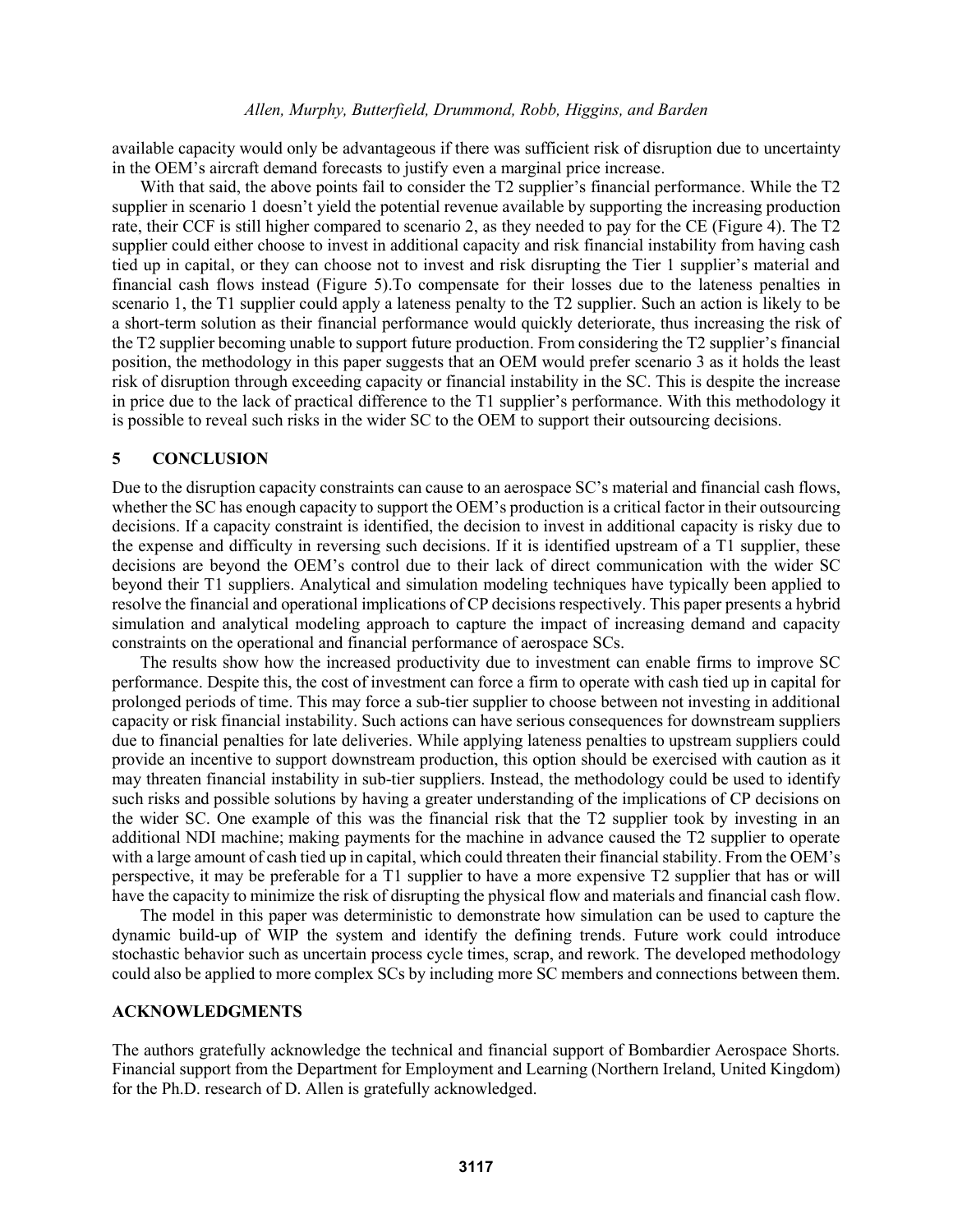#### **REFERENCES**

- Airbus. 2018. Global Market Forecast 2018-2037. Accessed April 5th, 2018. https://www.airbus.com/aircraft/market/global-market-forecast.html.
- Alfalla-Luque, R., C. Medina-Lopez, and H. Schrage. 2013. "A Study of Supply Chain Integration in the Aeronautics Sector". *Production Planning & Control*. 24(8-9):769-784.
- Bayraktar, E., M. C. Jothishankar, E. Tatoglu, and T. Wu. 2007. "Evolution of Operations Management: Past, Present and Future". *Management Research News*. 30(11):843-871.
- Boeing. 2017. Current Market Outlook 2017-2036. Accessed April 5th, 2018. http://www.boeing.com/commercial/market/current-market-outlook-2017/.
- Cannella, S., E. Ciancimino, and A. C. Márquez. 2008. "Capacity Constrained Supply Chains: A Simulation Study". *International Journal of Simulation and Process Modelling*. 4(2):139-147.
- Chauhan, S. S., R. Nagi, and J. Proth. 2004. "Strategic Capacity Planning in Supply Chain Design for a New Market Opportunity". *International Journal of Production Research*. 42(11):2197-2206.
- Dostaler, I. 2013. "Competing in the Global Aerospace Supply Chain: The Case of the Canadian Aerospace Industry". *Operational Management Research*. 6(1-2):32-43.
- Dyson, J. R. 2001. *Accounting for Non-Accounting Students*. Harlow: Pearson Education Limited.
- Geng, N. and Z. Jiang. 2009. "A Review of Strategic Capacity Planning for the Semiconductor Manufacturing Industry". *International Journal of Production Research*. 47(13):3639-3655.
- Georgiadis, P. 2013. "An Integrated System Dynamics Model for Strategic Capacity Planning in Closed-Loop Recycling Networks: A Dynamic Analysis for the Paper Industry". *Simulation Modelling Practice and Theory*. 32(1):116–137.
- Hussain, M., M. Khan, and H. Sabir. 2016. "Analysis of Capacity Constraints on the Backlog Bullwhip Effect in the Two-Tier Supply Chain: A Taguchi Approach". *International Journal of Logistics Research and Applications*. 19(1):41-61.
- Jeon, S. M. and G. Kim. 2016. "A Survey of Simulation Modeling Techniques in Production Planning and Control (PPC)". *Production Planning & Control*. 27(5):360-377.
- Law, A. M. 2015. *Simulation Modeling and Analysis*. 5th ed. New York: McGraw-Hill Education.
- Lu, R. F. and S. Sundaram. 2002. "Manufacturing Process Modeling of Boeing 747 Moving Line Concepts". In *Proceedings of the 2002 Winter Simulation Conference*, edited by E. Yücesan et al., 1041-1045. Piscatway, New Jersey: IEEE.
- Martínez-Costa, C., M. Mas-Machuca, E. Benedito, and A. Corominas. 2014. "A Review of Mathematical Programming Models for Strategic Capacity Planning in Manufacturing". *International Journal of Production Economics*.153(1):66-85.
- Mathur, P. P. and J. Shah. 2008. "Supply Chain Contracts with Capacity Investment Decision: Two-Way Penalties for Coordination". *International Journal of Production Economics*. 114(1):56-70.
- Prado, R. P. and E. Villani. 2010. "Discrete Event Simulation Applied to Aircraft Development Cycle". *Brazilian Journal of Operations & Production Management.* 7(2):131-152.
- Robinson, S. 2014. "Discrete-Event Simulation: A Primer". In *Discrete-Event Simulation and System Dynamics for Management Decision Making*, edited by S. Brailsford et al., 10-25. Chichester: John Wiley & Sons Limited.
- Treuner, F., D. Hübner, S. Baur, and S. M. Wagner. 2014. "A Survey of Disruptions in Aviation and Aerospace Supply and Recommendations for Increasing Resilience". *Supply Chain Management* 14(3):7-12.
- Wang, K., D. Buxton, R. Farr, and B. MacCarthy. 2007a. "Investigation of Strategic Capacity Issues in the Aerospace Sector". Project Report: D2.1.1\_8, *VIVACE project consortium,* VIVACE Project website.
- Wang, K., D. Buxton, R. Farr, and B. MacCarthy. 2007b. "Strategic Capacity Planning in the Aerospace Industry". In *Proceedings of the 4th International Conference on Responsive Manufacturing*, September 17th-19th, Nottingham, UK.